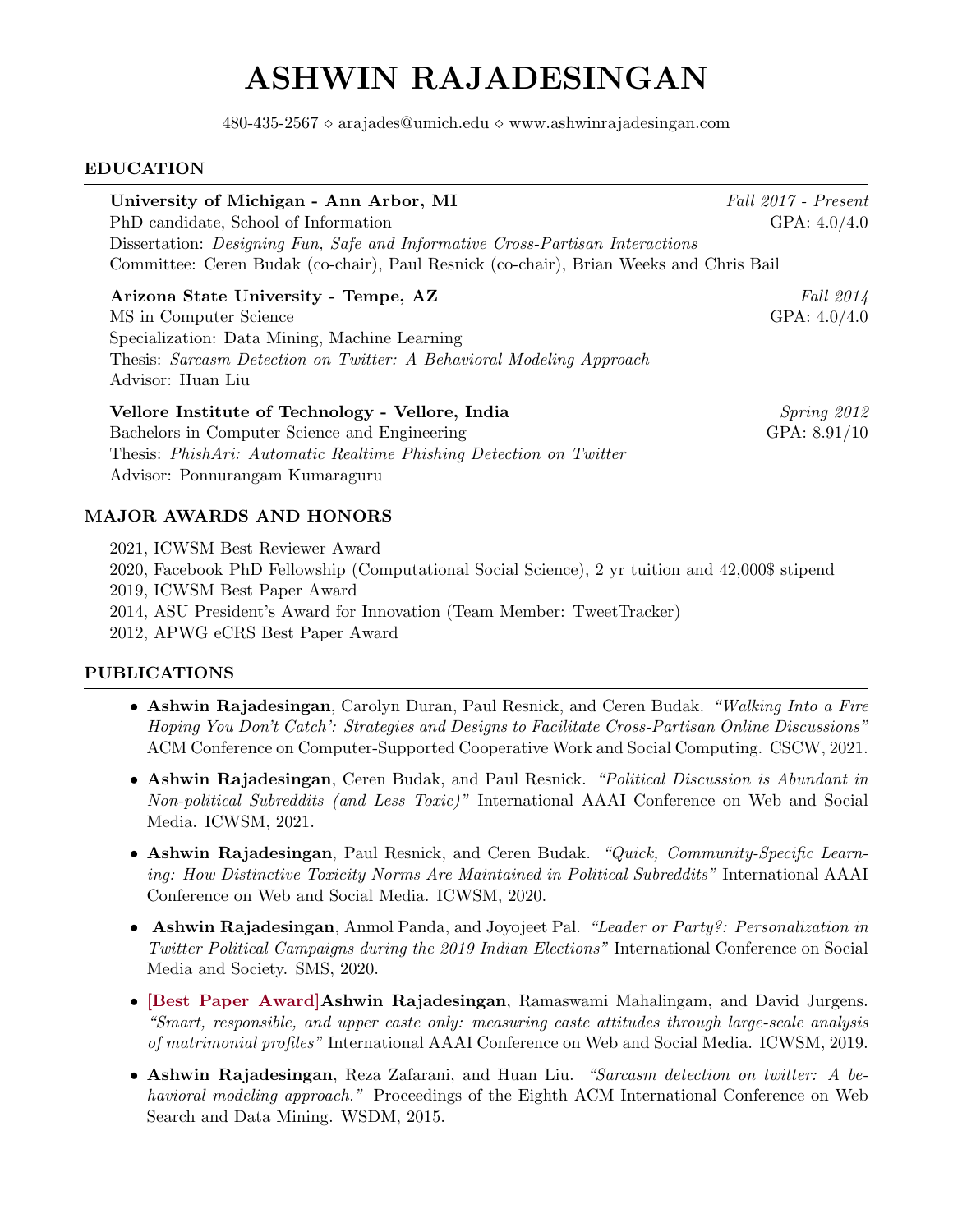- Ashwin Rajadesingan, and Huan Liu. "Identifying users with opposing opinions in Twitter debates." International Conference on Social Computing, Behavioral Modeling, and Prediction. SBP, 2014.
- [Best Paper Award] Anupama Aggarwal, Ashwin Rajadesingan, and Ponnurangam Kumaraguru. "PhishAri: Automatic realtime phishing detection on twitter." IEEE APWG eCrime Researchers Summit, 2012.
- Ashwin Rajadesingan, and Anand Mahendran. "Comment spam classification in blogs through comment analysis and comment-blog post relationships." International Conference on Intelligent Text Processing and Computational Linguistics. CICLing, 2012.

### WORKING PAPERS

- "Reflection-based Training Improves Accuracy in Crowdsourced Content Analysis" with Kelly Garrett (OSU), Ceren Budak, and Paul Resnick
- "Automated Selection of Training Items for Crowdsourced Labeling" with Kelly Garrett (OSU), Siqi Wu, Ceren Budak, and Paul Resnick
- "Designing Empathy Games: Correcting Misconceptions about Opposing Partisans through Gameplay" with Paul Resnick and Ceren Budak

### INDUSTRY RESEARCH EXPERIENCE

Facebook Core Data Science, Menlo Park Summer 2021 PhD Intern, Mentors: Annie Franco and Pablo Barberá

### Microsoft Research, Bangalore, India Summer 2019

PhD Intern, Mentor: Joyojeet Pal

### TEACHING EXPERIENCE

Graduate Student Instructor positions: 2020 Winter, SI 664 - Building Interactive Applications 2020 Summer, SIADS 511 - SQL and Databases 2020 Summer, SIADS 516 - Big Data: Scalable Data Processing

### PROFESSIONAL EXPERIENCE

Doximity, San Francisco CA September 2014 - June 2017 Senior Data Scientist

TALKS AND PRESENTATIONS

# • "Political Discussion is Abundant in Non-political Subreddits (and Less Toxic)"

- 2021, Politics and Computational Social Science conference (PaCSS)
- 2021, International Conference on Computational Social Science (IC2S2)
- 2021, Chicago Area Behavior Workshop led by James Druckman
- "Strategies and Designs for facilitating cross-partisan interactions"
	- 2020, Facebook, Core Data Science
- "How Distinctive Toxicity Norms Are Maintained in Political Subreddits"
	- 2020, Guest lecture, Course: Antisocial Computing at UIUC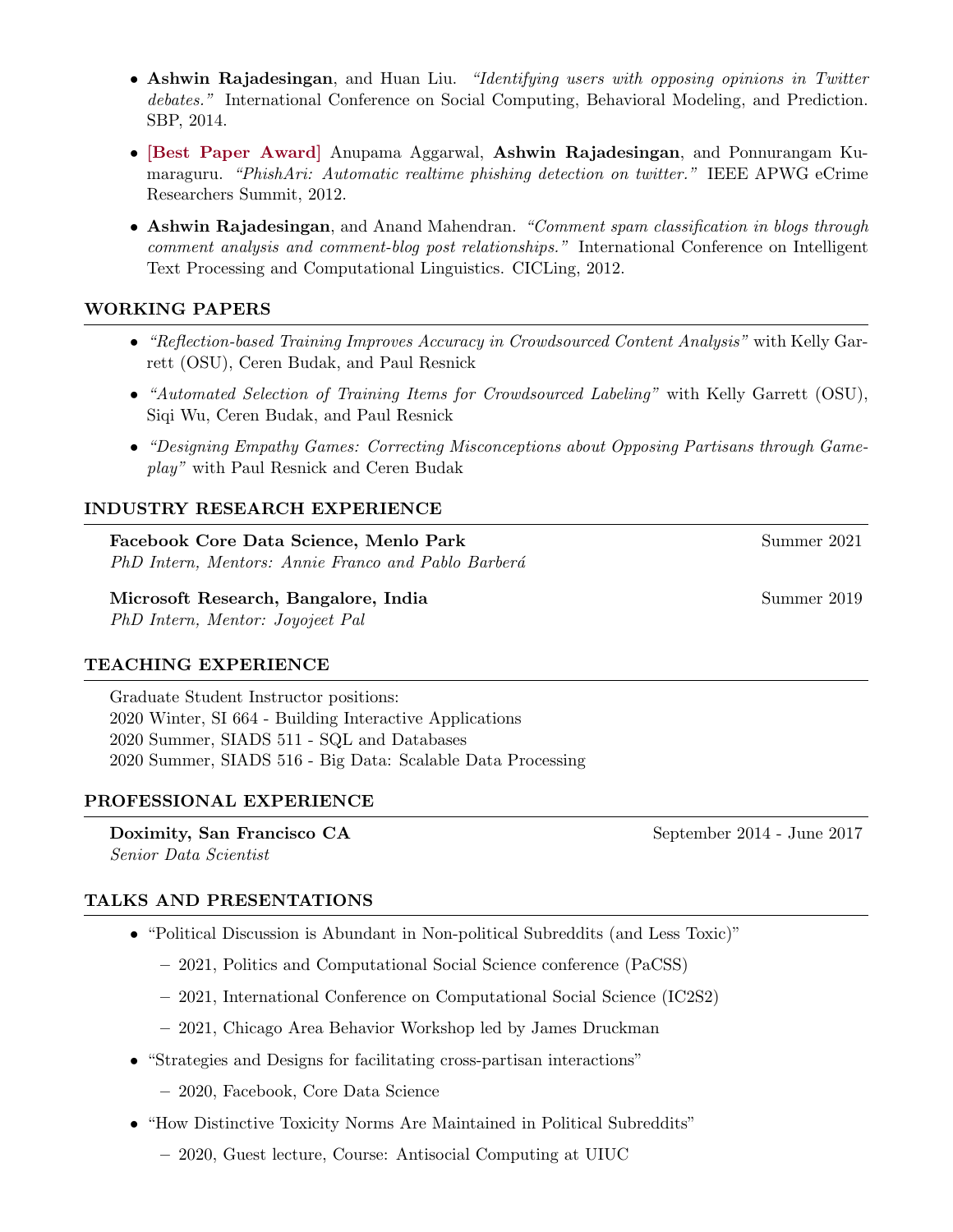- 2020, International Conference on Computational Social Science (IC2S2)
- 2020, Facebook, Core Data Science
- "Conducting Student-led Interdisciplinary Projects"
	- 2020, University of Michigan, Connecting Digital Scholarship
- "Studying Caste in Online Matrimonial profiles"
	- 2019, Indraprastha Institute of Information Technology, Delhi (IIIT-Delhi)
- "Personalization in Twitter Political Campaigns in India"
	- 2019, Jindal-University of Oregon Forum: Media Culture & Politics

# MEDIA COVERAGE (SELECTED SOURCES)

- 2021, Michigan News, ["Bernie's mittens to BLM: politics across online community groups"](https://news.umich.edu/bernies-mittens-to-blm-people-talk-politics-across-online-community-groups-with-less-venom/)
- 2020, Utah Public Radio, UnDisciplined A science talk show where I opine about toxicity norms in Reddit political communities based on my 2020 ICWSM paper. (Episode: [Social Disorder\)](https://www.upr.org/post/undisciplined-social-disorder)
- 2019, Times of India, ["Indian matrimonial sites show shift in attitude towards intercaste marriage"](https://timesofindia.indiatimes.com/india/indian-matrimonial-sites-show-shift-in-attitude-towards-intercaste-marriage-study/articleshow/69812375.cms)
- 2019, Michigan News, ["Matrimonial website profiles show Indians more open to intercaste marriage"](https://www.si.umich.edu/about-umsi/news/matrimonial-website-profiles-show-indians-more-open-intercaste-marriage)

### SERVICE

- Session chair, ICWSM, 2021
- Reviewer
	- ICWSM, 2018-2021
	- CSCW, 2019-2021
	- ACM Transactions on Social Computing, 2019
- 2019-present, Member Political Communication Working Group
- 2020-2021, Doctoral Committee Representative at UMSI
- 2020, Student volunteer ICWSM
- 2020, Mentor Graduate Rackham International (GRIN) students Mentoring Program
- 2020, Mentor UMSI Peer Mentoring Program
- 2019, Panelist "Navigating Advisor Relationships", a First Semester Experience panel
- 2019, Contributor "Being Brown: South Asian Narratives of Brownness in South East Michigan" - an art exhibit showcased at the Hatcher Graduate Library, University of Michigan.
- 2018, Coordinator Computational Social Science Reading Group at UMSI
- 2017, Community Partner Consultant A2 DataDive

# TECHNICAL SKILLS

Research: Data mining and machine learning algorithms, natural language processing, observational causal inference, multilevel modeling, experimental design Programming languages and tools: Python, R, PySpark, SQL